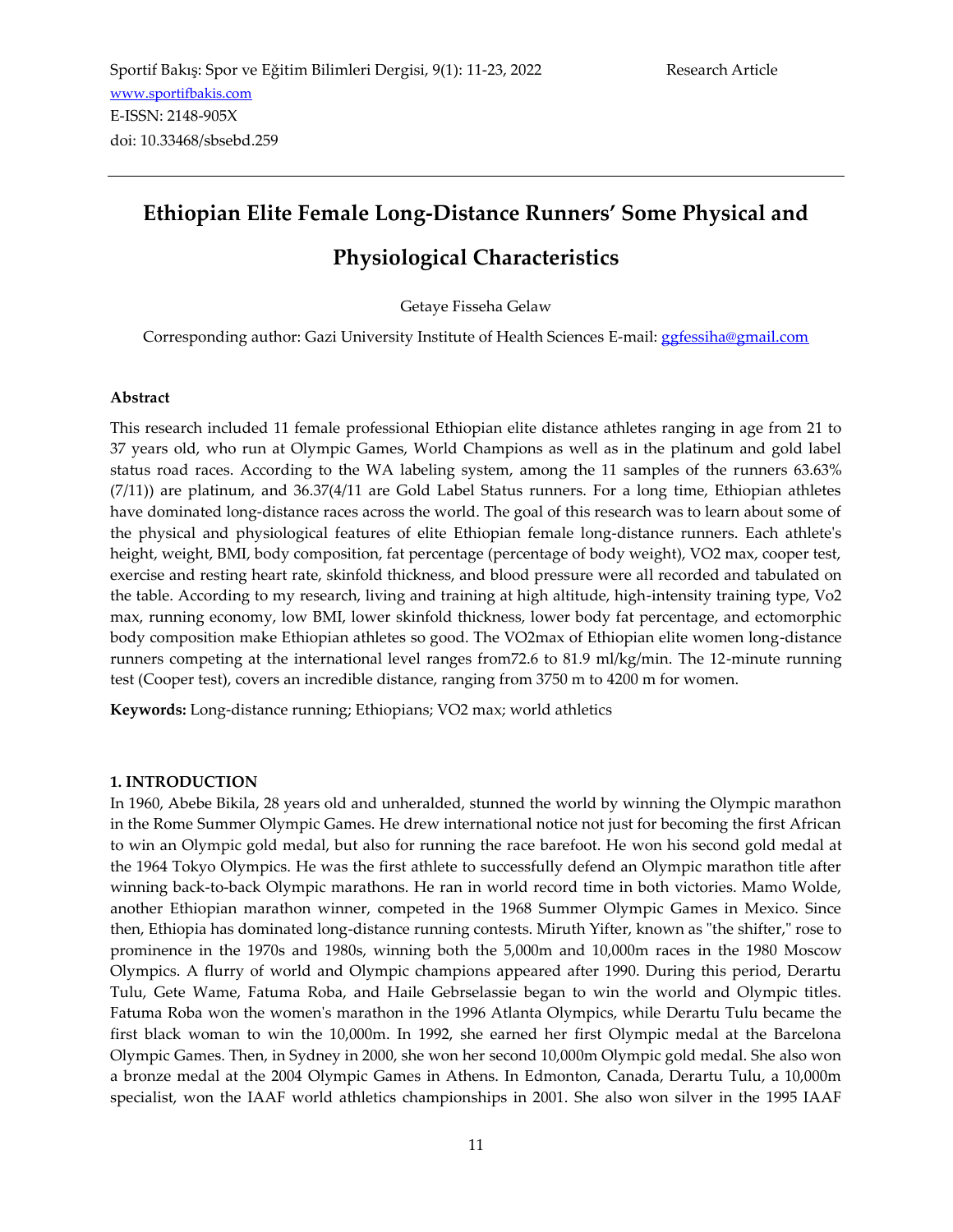World Athletics Championships in Gotenborg. During this time, the legendary Haile Gebrselassie rose to prominence and began to dominate distance competitions ranging from the 3000m to the marathon. In the 5,000m and 10,000m, he won eight world championships and two Olympic crowns, setting 27 world records in the process.

After Haile Gebrselassie, a double and multiple world and Olympic champion, Kenenisa Bekele dominated the 5,000m and 10,000m for more than a decade, and he had never been beaten in the 10,000m for ten years. He won 26 gold, three silver, and two bronze medals for his country on an international level. In both the 5000m and 10,000m, he held the world record in both. He is also the first athlete in history to win 11 gold medals at the World Cross Country Championships. Furthermore, he is presently the second fastest marathoner (2:01:41), having missed the world marathon record just by 2 seconds in 2019. Ethiopian female athletes have also won many worlds and Olympic titles, including Derartu Tulu, a two-time Olympic and one-time world winner. Tirunesh Dibaba is a three-time Olympic gold medallist, five-time world champion, four-time world cross-country champion, and two-time African champion gold medalist, with a total of 14 gold, four silver, and three bronze medals (21) for her country on the international stage. Meseret Defar has won medals at the highest levels of international competition, including gold medals at the Olympic and World Championships in the 5000m. She won the Olympic Games twice, the World Championships twice, the World Indoor Championships four times, the World Junior Championships twice, and the African Championships once. At the international level, she won 11 gold, 8 silver, and 3 bronze medals for Ethiopia. Ethiopian athletes such as Silesh Sihin, Almaz Ayana, Genzebe Dibaba, Asefa Mezgebu, Gezahegn Abera, Meselech Melkamu, Worknesh Kidane, Birhane Adere, Tariku Bekele, Gebre Egziabher Gebremariam and others have won gold, silver, and bronze medals at Olympic and world championships. Ethiopians are currently the fastest athletes in the longdistance events of sports, including the 5,000m, 10,000m, half marathon, and marathon. For example, many races were canceled or postponed once Covid-19 began. However, on the 4th of October 2020, the London Marathon organizers organized the 40th Virgin Money London Marathon, which was exclusively open to top participants. In this race, 5 male and 2 female Ethiopian athletes participated. Surprisingly, the male Ethiopian athletes dominated over their longtime rivals from Kenya, and all Ethiopian athletes finished the race in the top 6 and the females finished in the top 3. Among the top 6 athletes, the secondplaced athlete was from Kenya, but the rest are Ethiopian (1st, 3rd, 4th, 5th & 6th). This shows that Ethiopia is dominating the long-distance races even during difficult times.

Ethiopia and Kenya are multi-cultural and diverse countries with a diverse ethnic population, and many experts have determined that successful Ethiopian and Kenyan athletes came out from the same geographical location, region, and tribe (Onaywera et al., 2016; Scott et al., 2003). Before the 2000s, most Ethiopian athletes representing Ethiopia in international competitions were from the same geographical location and ethnic group, i.e. Oromia, Arsi region. According to my research and the current status of Ethiopian athletes, many distance events are mainly seen throughout Ethiopia, which has been dominated by athletes from the Amhara region since 2012. In this study, the female profile of long-distance athletes in Ethiopia is examined. Some athletes are successful in track events and marathon events i.e., first start in track events and then change disciplines to marathons as they get older, and they are successful in both track events and road races (Wilson, et al., 2005).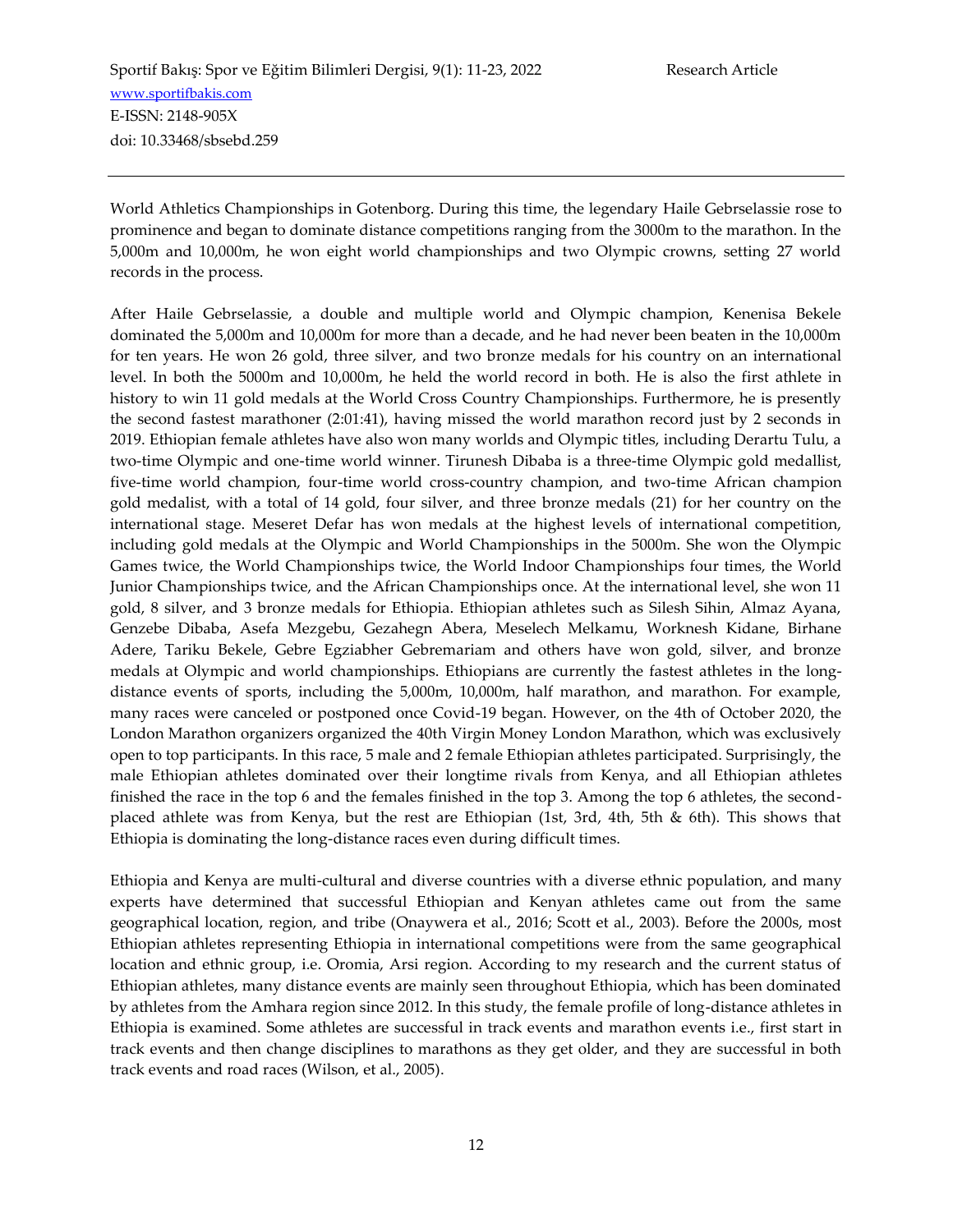Many factors have been identified that influence success in long-distance running. The observation of significant relationships between VO2 max, the proportion of slow-twitch fibers, the proportion of VO2 max that can be utilized, and running economy has linked these and several other factors to their success (Costill et al., 1976; Cristóbal et al., 2020). The physiological characteristics and abilities of the elite athlete develop from a combination of genetic predisposition and strenuous physical training (Ruiz et al., 2009; Saltin, 2003). While we believe that these physiological factors are some of the most important determinants of athletic success, Running events from the middle to long distances are dominated by East African black runners (Larsen, 1955). These populations may have a genotypic or phenotypic advantage when it comes to endurance running; several researchers have looked for phenotypic differences between black and white endurance athletes from South Africa, Kenya, and Eritrea (Bosch et al., 1990; Lucia et al., 2006). Studies indicated that black runners had a higher percentage of their maximal oxygen consumption (VO2 max) either during a simulated treadmill marathon (Larsen, 2003; Bosch et al., 1990), higher percentage of their VO2 max marathon or at a 10-km race pace compared to their fellow white runners (Weston et al., 2000). Several studies have found that black endurance runners have lower blood lactate concentrations during submaximal exercise testing and have a comparatively high muscle lactic acid tolerance (Coetzer et al., 1993).

## **2. METHODOLOGY**

## *2.1. Subjects*

The study was carried out on 11 elite female distance athletes who have an average age is 28.2 ±4.0 yrs, with a height of 162.3  $\pm$ 5.4 cm, a weight of 47.3  $\pm$ 3.6 kg, a BMI of 18.0  $\pm$ 1.1, a training age of 9.8  $\pm$ 4.8 yrs age, and weekly distance/training volume of 186.9±2.9km, and workout intensity of slow, moderate, to high. Their half marathon personal bests are 01 hr 06 min 19 s [0.8], while their marathon personal bests are 2 hr 19 min 26 s±0.02. At the time of the study, all athletes are participating in half marathons and marathons. All of them are national team athletes who have been representing Ethiopia in international competitions like African Championships, IAAF World Championships, World Cross Country Championships, and Olympic Games, and in platinum and gold label road races. All of them are medalists and top 20 athletes in the World Athletics ranking system. They are from different ethnic groups but are currently living and training in the capital city, Addis Ababa. All of them are high-altitude natives and have always lived in the high central plateau of the country (altitude varying from 2000m to 3300 m). Currently, most of them live in Addis Ababa, the capital (altitude near 2500 m), and train up to 3300 m, Entoto.

#### *2.2. Data Collection Tools*

The following physical and physiological parameters of participants were measured on the field and in the laboratory tests [age, mass, height, BMI, Vo2Max or cooper VO2 max test, Heart Rate (RH and EHR), and fat percentage (%body weight) will be determined]. The athletes have been representing their country in international tournaments. The athletes both males and females will be selected in the top range by IAAF score. Their personal bests (PB) of 10,000 m, 10k, 15k, 21k, and 42k events were taken from World Athletics athletes' profiles. Their performances rank, and scores were also obtained on World Athletics athletes' profiles. The personal best (PB) time for all of them was taken from the world athletics data record 5000 m. The runners were tested from November 2020 to February 2021.

The ethics committee at Gazi University gave their approval to the project. All the subjects were healthy, free from injury, and fill out a voluntary participation form, which is used to receive their written consent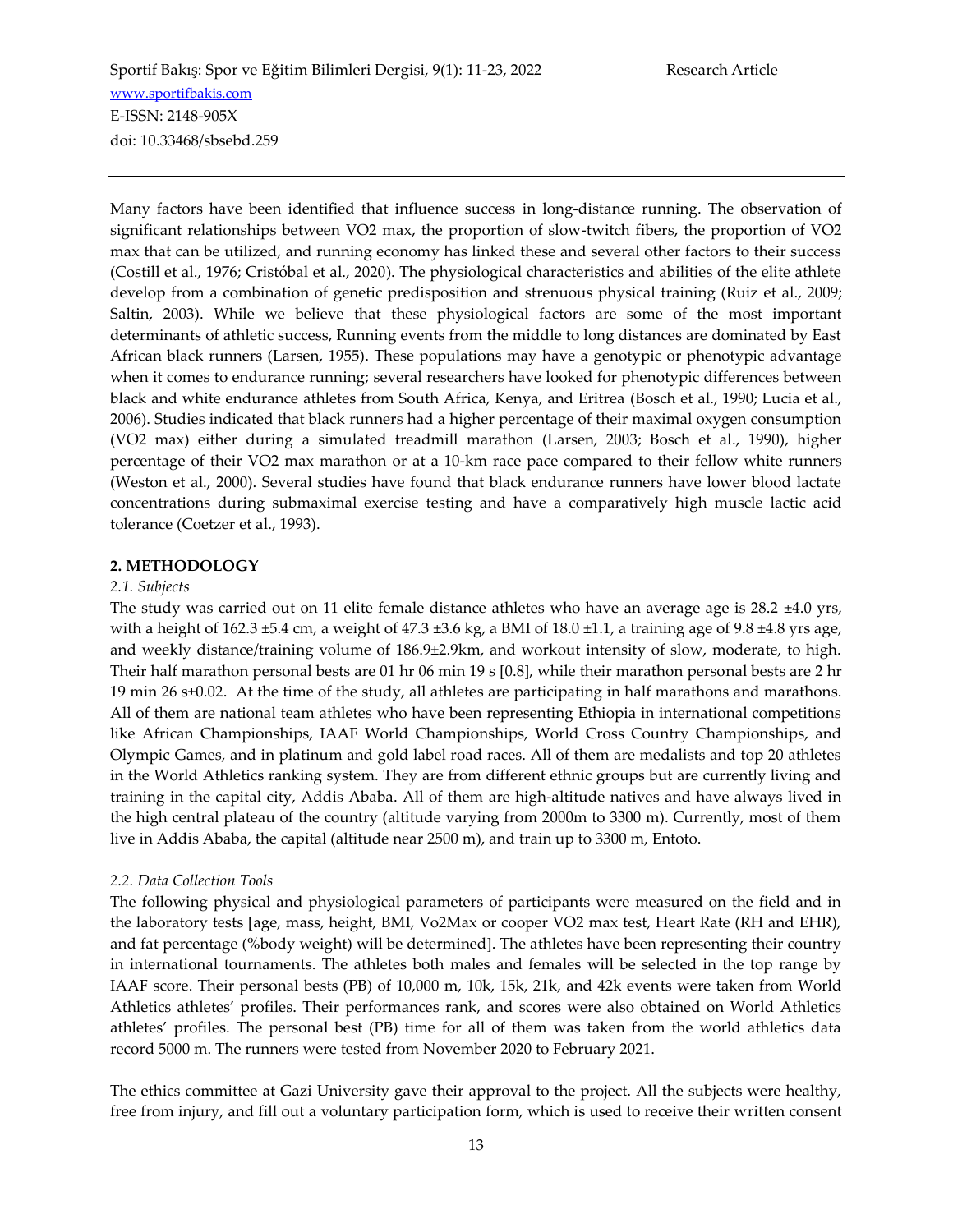before participating in this study. The context of the study was briefed to participants, with all details. Before the measurements will be done, all the participants will be warned about alcohol consumption and not exhausting themselves with heavy training a day before the study. Subjects undergo the following measurements, respectively: Height and weight measurement, body composition analysis, and evaluation of breathing parameters. The anthropometric and Physiological equipment was calibrated before the assessment period, with additional checks made against National Association of Testing Authorities certified calibration. The status of all elite athletes is Gold or Platinum status with World Athletics (WA). Their daily, weekly, and monthly training data were confirmed with each runner's coach Performance results were noted from each athlete's records during the period they attended various training centers and at international races (World Athletics Athlete Profile).

## *2.3. Anthropometric Data*

Anthropometric measurements (height, weight, BMI) and body composition were performed by Digital standing scales (Model TANITA MC-980 Body Composition Analyzer) are used to determine results to the nearest 0.1 scale which is currently functioning in the universities and sports centers. This is the latest clinically accurate Multi-frequency BIA Technology that most researchers use. The MC 980 body composition analyzer sats a new performance standard in body composition analyzer 8 electrodes use 6 frequencies to allow high accuracy to measure each arm, leg, and trunk area. The flexible integrated Microsoft software enables easy download of the stored data via USB for comfortable data management and research analysis. The system is easy to use Flexibility windows operating system enables comprehensive using data management and analysis for consulting progress tracking. It is easy to use accessible easy-to-use touch screen making the MC 980 a reliable body composition analyzer.

A caliper gauge (Holtain Ltd, Crymych, UK) calibrated to the nearest 0.2 mm was used to measure skinfold thickness. The average of three skinfold measurements was used in the analyses. The sum of 6 skinfolds (triceps, subscapularis, supraspinal, suprailiac skin, abdominal skin, and thigh). BMI was calculated as weight/height2, with body mass in kilograms (kg) and height in meters (m). Training characteristics we recorded the main training characteristics of each runner from their training diary. The information was double-checked with each runner's coach. Subjects were asked to explain the normal training week over the preceding 3 to 4 months, as well as other characteristics such as the altitude where they live and train (typically 2400-3300 mm in Ethiopia), previous training experience, and the number of hours of sleep. Using conventional equipment, the patients' body mass, height, and body mass index (BMI) were recorded, as well as six skinfold measurements (triceps, subscapular, supra-iliac, abdomen, anterior thigh, and supraspinal) (Holtain, Crymych, UK). The same researcher took three skinfold measurements in duplicate.

#### *2.4. Determining VO2 max*

We used the h/p cosmos Saturn Treadmill, Germany VO2 max (ml/min/Kg) testing for athletes. All subjects completed a continuous graded exercise test on a treadmill (h/p cosmos Saturn Treadmill, Germany) to determine their maximal oxygen consumption (VO2max) and ventilator threshold (VT). Heart Rate, gas exchanges, and ventilation will also be measured with this device at a time. It is supposed to this device is good for stability, validity, and reliability. The quality of this treadmill is also extraordinary and it is a very useful tool for my study. The Saturn treadmill can be linked with most medical CPET devices and with a multitude of upgrade options can be a complete physiological testing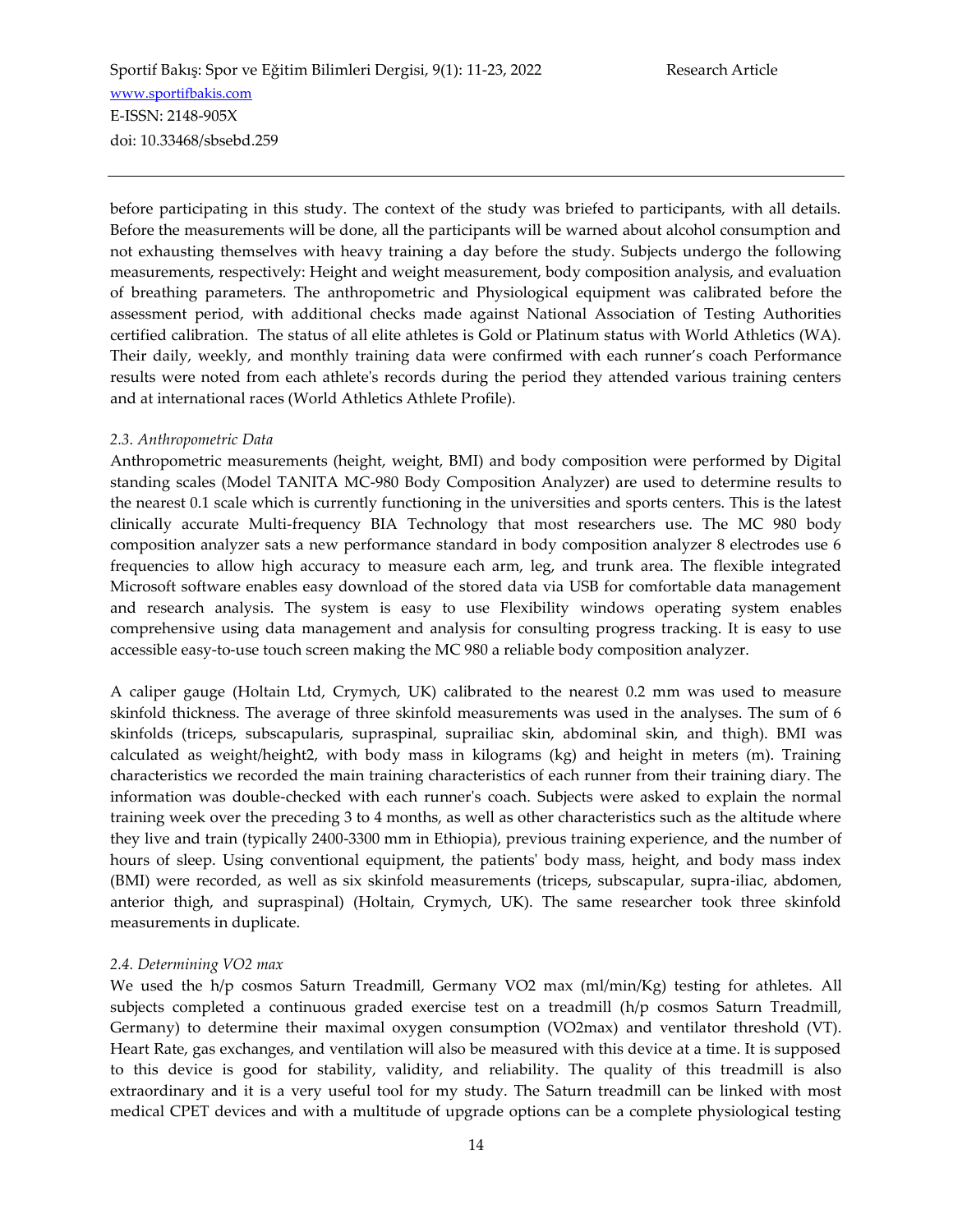system. The h/p cosmos Saturn Treadmill is used by world-class sports performance facilities around the world, the unique h/p/cosmos Saturn treadmill provided a platform for athletes and coaches to achieve high-performance training within the laboratory. This gives the athlete and the coach the opportunity to simulate and conduct physiological testing that cannot be achieved during outdoor sessions. This treadmill machine can analyze and interpret data by itself. Measurements were carried out in the Physiology Laboratories of the universities and the Olympic Preparation Centre.

## *2.5. Data Analysis*

Standard descriptive statistics such as mean and standard deviation were used to present participant characteristics for all variables. Variables were tested for their skewness. All fitted to a normal distribution. Standard descriptive statistics (mean, s, and range) were used to present the characteristics of the subjects for all directly measured and derived variables.

## **3. RESULTS**

The physical and physiological characteristics of the test parameters of the elite Ethiopian athletes are shown below in different tables. BMI and the sum of 6 skinfolds were lower but within the norm in Ethiopian athletes. Ethiopian athletes have high VO2 max (mLkg-1min-1) at all running speeds. The VO2 max was determined by the Cooper test as well. According to Cooper's test assessment of normative data, Cooper (1968) is excellent for male athletes running more than 2700m in 12 minutes and female athletes running more than 2000m (French & Long, 2012). The Cooper Test is used to check an athlete's aerobic endurance progress and determine their maximum oxygen consumption (Cooper, 1968). A 400-meter track was used, a timer, a whistle, and an assistant to conduct this test. Athletes should run as far as they can in 12 minutes. The athletes generally train with separate trainers, but after discussing with them, I decided to perform the test at the Addis Ababa track and field stadium. It is simple to test the athletes because they were in the high-intensity training and competition period. They changed their clothes and began the main exercise after a 20-minute warm-up and dynamic strengthening. After that, the athletes were ordered, and the assistant gave the signal "GO," which started the timer, and the athlete began the test. The athletes were informed of the remaining time at the end of each 400m lap. Finally, we blow the whistle when the 12 minutes are up and note the distance the athlete has run-up to the 12 minutes. According to Brian Mac, Cooper VO2max test, an estimate of your VO2 max can be calculated from the Cooper Test results as follows: (distance traveled in meters -  $504.9$ )  $\div$  44.73 (David,2019). For example, Tirunesh Dibaba covers 4200m in 12 minutes and his VO2 max estimate will be 82.6 ml/kg/min. Besides, the watch Garmin Forerunners measures heart rate, VO2 max, and other parameters to make athletes use it. The test result is analyzed by comparing it to the athlete's previous test results. The analysis should show an improvement in the athlete's level of fitness if sufficient training is done between each test. In addition, I got the results of each athlete's km they ran in 12 minutes from the IAAF athletes' profile list while competing in international track and road competitions. As a result, the findings of the 12-minute runners can be used to estimate the athletes' VO2 max by calculating the Cooper VO2 max, which is ideal for endurance sports (Rexhepi et al., 2014; Heward, 2006).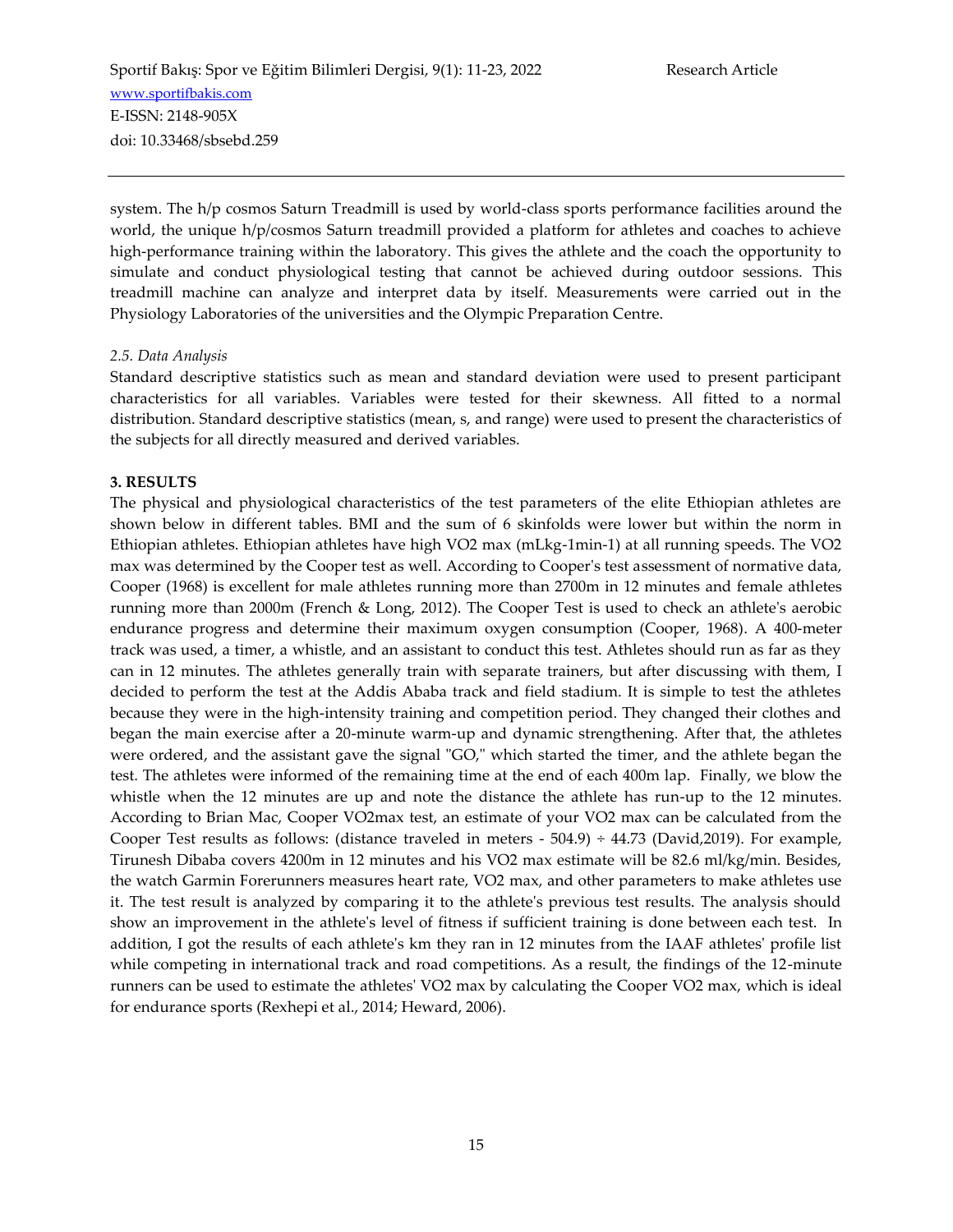| <b>Table 1.</b> Physical characteristics and training profile of female long-distance runners in Ethiopia |       |        |        |       |          |               |  |  |
|-----------------------------------------------------------------------------------------------------------|-------|--------|--------|-------|----------|---------------|--|--|
| Name of athlete                                                                                           | Age   | Weight | Height | BMI   | Training | Average       |  |  |
|                                                                                                           | (yrs) | (kg)   | (m)    |       | age(yrs) | distance/week |  |  |
|                                                                                                           |       |        |        |       |          |               |  |  |
| Ababil Yeshaneh                                                                                           | 29    | 49     | 165    | 19.8  | 9        | 187           |  |  |
| Tirunesh Dibaba                                                                                           | 35    | 50     | 166    | 18.11 | 19       | 188           |  |  |
| Gelete Burka                                                                                              | 34    | 43     | 160    | 16.80 | 17       | 184           |  |  |
| Worknesh Degefa                                                                                           | 30    | 45     | 155    | 18.75 | 8        | 192           |  |  |
| Roza Dereje                                                                                               | 23    | 51     | 168    | 18.3  | 5        | 186           |  |  |
| Ruti Aga                                                                                                  | 26    | 46     | 152    | 19.04 | 9        | 184           |  |  |
| Meskerem Asefa                                                                                            | 29    | 47     | 161    | 16.2  | 14       | 189           |  |  |
| Yebrgual Melese                                                                                           | 30    | 48     | 160    | 18.75 | 9        | 188           |  |  |
| Helen Bekele                                                                                              | 26    | 50     | 169    | 16.78 | 5        | 186           |  |  |
| Birhane Dibaba                                                                                            | 27    | 46     | 160    | 17.58 | 10       | 182           |  |  |
| Degitu Azmeraw                                                                                            | 21    | 50     | 169    | 17.48 | 3        | 190           |  |  |

**Table 2.** Cooper test (12 Minutes Run Test) of female athletes. Athletes' profile, personal best (PB), label status, and current world ranking position of athletes at World Athletics (WA)

| Athlete's Name | 12m<br>run test | ОГ<br>5,000<br>Mpb       | 10,000m<br><b>PB</b> | 10k<br>PB                | 15k<br>PB                | 21k<br>PB | 42k<br>PB | <b>RRL</b>   | <b>WAS</b> | <b>WRP</b>       |
|----------------|-----------------|--------------------------|----------------------|--------------------------|--------------------------|-----------|-----------|--------------|------------|------------------|
| Ababil Y.      | 4100m           | 14:41                    | 30:35                | 31:26                    | $\mathcal{L}$            | 1:04:31   | 2:20:51   | G            | 1285       | 1 <sup>st</sup>  |
| Tirunesh D.    | 4200m           | 14:11                    | 29:42                | 30:30                    | 46:28                    | 1:06:50   | 2:17:56   | G            | 1255       | 6 <sup>th</sup>  |
| Gelete Burka   | 4170m           | 14:31                    | 30:26                | 30:53                    | 49:26                    | 1:06:11   | 2:20:45   | ${\bf P}$    | 1240       | 28 <sup>th</sup> |
| Worknesh       | 3750m           | $\overline{\phantom{a}}$ |                      | 31:53                    | $\overline{\phantom{a}}$ | 1:06:14   | 2:17:41   | $\mathbf{P}$ | 1257       | 4 <sup>th</sup>  |
| Roza Dereje    | 3800m           | $\overline{\phantom{m}}$ | $\overline{a}$       | $\overline{\phantom{a}}$ | $\overline{\phantom{a}}$ | 1:06:01   | 2:18:30   | $\mathbf{P}$ | 1249       | 6 <sup>th</sup>  |
| Ruti Aga       | 3930m           | $\overline{\phantom{0}}$ |                      | 31:35                    | 49:20                    | 1:06:39   | 2:18:34   | $\mathbf{P}$ | 1248       | 16 <sup>th</sup> |
| Meskerem       | 3750m           | $\overline{\phantom{m}}$ | 32:31                |                          |                          | 1:07:42   | 2:20:36   | $\mathbf{P}$ | 1227       | 13 <sup>th</sup> |
| Yebrgual       | 3610            | $\overline{\phantom{a}}$ | 31:40                | $\overline{\phantom{a}}$ |                          | 1:07:18   | 2:19:36   | $\mathbf{P}$ | 1237       | <b>Qth</b>       |
| Helen Bekele   | 3900m           | $\overline{\phantom{m}}$ | 30:50                | $\overline{\phantom{a}}$ | $\overline{\phantom{a}}$ | 1:06:45   | 2:21:01   | $\mathbf{P}$ | 1226       |                  |
| Birhane D.     | 3810m           | $\overline{\phantom{a}}$ | 32:11                | $\overline{\phantom{a}}$ | 50:56                    | 1:05:57   | 2:18:35   | G            | 1248       | 3rd              |
| Degitu A.      | 3905m           | $\overline{\phantom{m}}$ | 31:03                | $\overline{\phantom{a}}$ |                          | 1:06:07   | 2:17:58   | G            | 1254       | 8 <sup>th</sup>  |

*HM =Half Marathon, M=Marathon, PB=Personal Best, WA =World Athletics, WAS=World Athletics Score, WRP=World Ranking Position, P=Platinum, G=Gold, WR =World Ranking, RRR= Road Race Running.*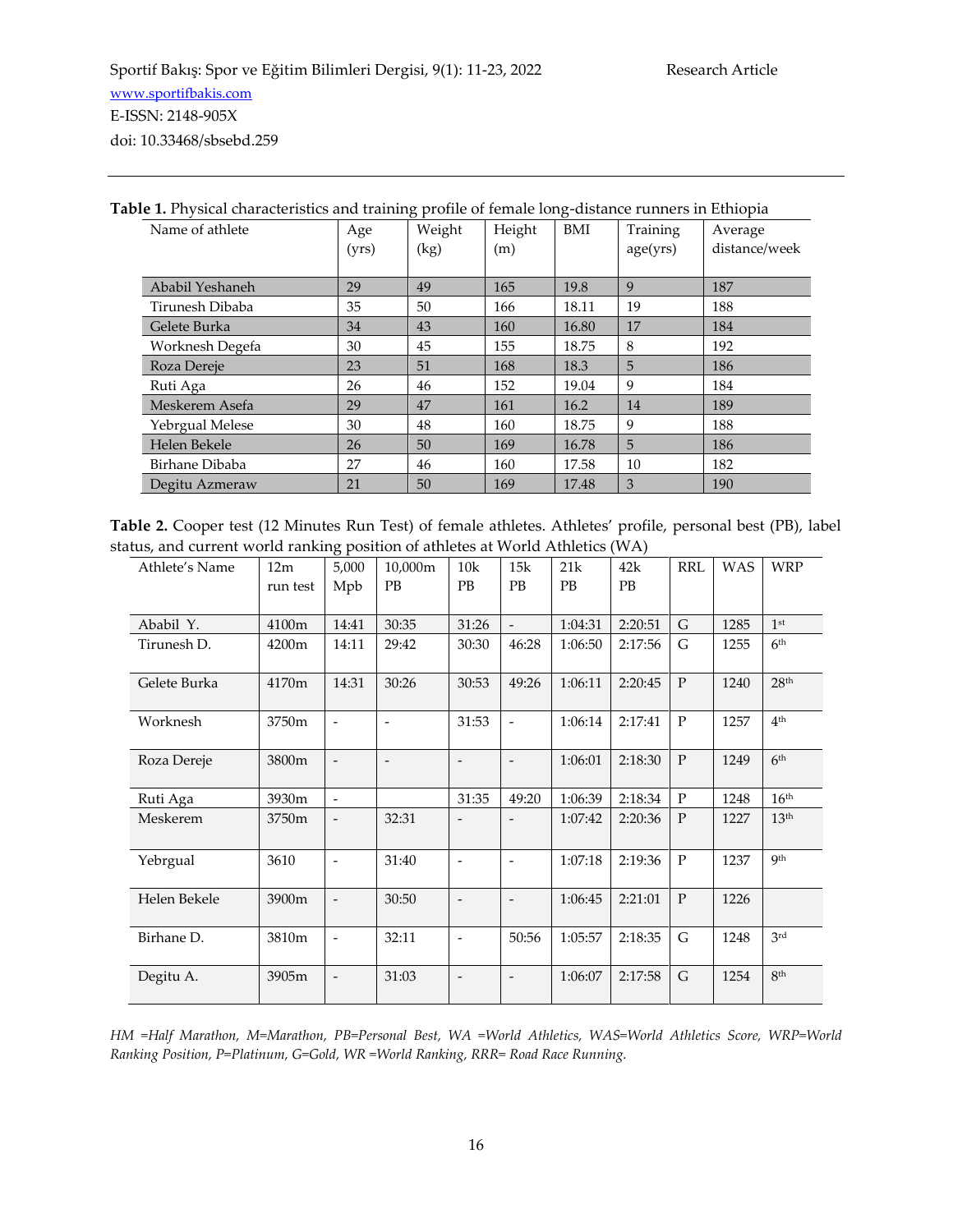According to the IAAF Scoring Table of athletics 1400 points is the maximum score for all disciplines. Therefore, the score of the athletes at the top of the table is 1400m. The ranking system is based on the two main elements of all track and field performances: the athletes' measured results (result score) and their placement during the events (placement score). The combination of these elements results in the athletes' performance for each competition in which they participate (performance score). For the women, Letesenbet Gidey of Ethiopia is the world record holder in the 5,000m (14:06), whose score is 1269, and Almaz Ayana is the world record holder in the 10,000m (29:17), whose score is 1287 out of 1400. Ruth Chepngetich and Birgid Kosgei are Kenyan world record holders in the half marathon (1:04:02) and marathon (2:14:04) respectively. Their result points are 1295 out of 1400 points each. They also have the highest score in the world. All athletes included in my research whose score was given by the IAAF scoring system. Therefore, the ranking positions on the table were assigned by the IAAF based on their performance. According to the table above, Athletes like Worknesh Degefa, Ruti Aga, and Roza Dereje directly start competing in road races especially half marathons and marathons without track competitions.

**Table 3**. Results of female athletes in terms of distance covered in 12 minutes, resting heart rate; exercise maximum heart rate, estimation of vo2 max from distance covered in 12 minutes, the sum of skinfold thickness, fat percentage, and blood pressure

| Athletes     | <b>RHR</b> | <b>EMHR</b> | 12m   | VO <sub>2</sub> | VO <sub>2</sub> Max | <b>SST</b> | Fat % | BB/S/D |
|--------------|------------|-------------|-------|-----------------|---------------------|------------|-------|--------|
| Name         | (bpm)      | (bpm)       | rt(m) | max             | Ass.                | (mm)       |       | (mmhg) |
| Ababil Ye.   | 48         | 178         | 4100m | 80.4            | Excellent           | 46.3       | 13.2  | 110/67 |
| Tirunesh Di. | 45         | 175         | 4200m | 82.6            | Excellent           | 48.2       | 15.9  | 111/72 |
| Gelete Bu.   | 51         | 180         | 4170m | 81.9            | Excellent           | 44.9       | 14.3  | 115/69 |
| Worknesh D   | 52         | 179         | 3750m | 72.6            | Excellent           | 47.8       | 17.1  | 118/70 |
| Roza Dereje  | 47         | 173         | 3800m | 73.7            | Excellent           | 45.7       | 14.6  | 114/67 |
| Ruti Aga     | 50         | 183         | 3930m | 76.6            | Excellent           | 51.2       | 16.5  | 119/73 |
| Meskerem     | 49         | 182         | 3750m | 72.6            | Excellent           | 52.4       | 17.8  | 109/72 |
| Yebrgual M.  | 47         | 177         | 3610m | 69.4            | Excellent           | 48.8       | 15.2  | 113/66 |
| Helen Be.    | 51         | 180         | 3900m | 75.9            | Excellent           | 52.6       | 19.7  | 112/71 |
| Birhane Di.  | 49         | 176         | 3810m | 73.9            | Excellent           | 47.2       | 15.5  | 114/70 |
| Degitu Az.   | 50         | 181         | 3905m | 76.0            | Excellent           | 50.6       | 19.4  | 116/68 |

*Bpm=beats per minute, RHR=resting heart rate, EMHR=exercise maximum heart rate, 12m RT= 12 minutes run test, VO2 Max=Maximum Oxygen Volume, VO2 Max Ass.=Maximum Oxygen Volume Assessment, SST=sum of skinfold thickness, PB=blood Pressure, S/D= systolic/diastolic.*

HRmax = 220 - age is the most basic and well-known formula for calculating your maximum heart rate (HRmax). The standard male-based computation (220 - age) overestimates the maximal heart rate for age in women, according to (Gulati et al., 2010). In 5437 women, they looked at the connection between heart rate response to exercise tests and age. The average peak heart rate for women was determined to be 206 - (0.88 x age) (Whyte et al., 2008). All athletes' resting heart rates and maximum exercise heart rates, as measured by Garmin forerunners watches, are presented in the table above. When we employ the formula, though, the result is more or less the same. As an example, we can take the resting heart rate and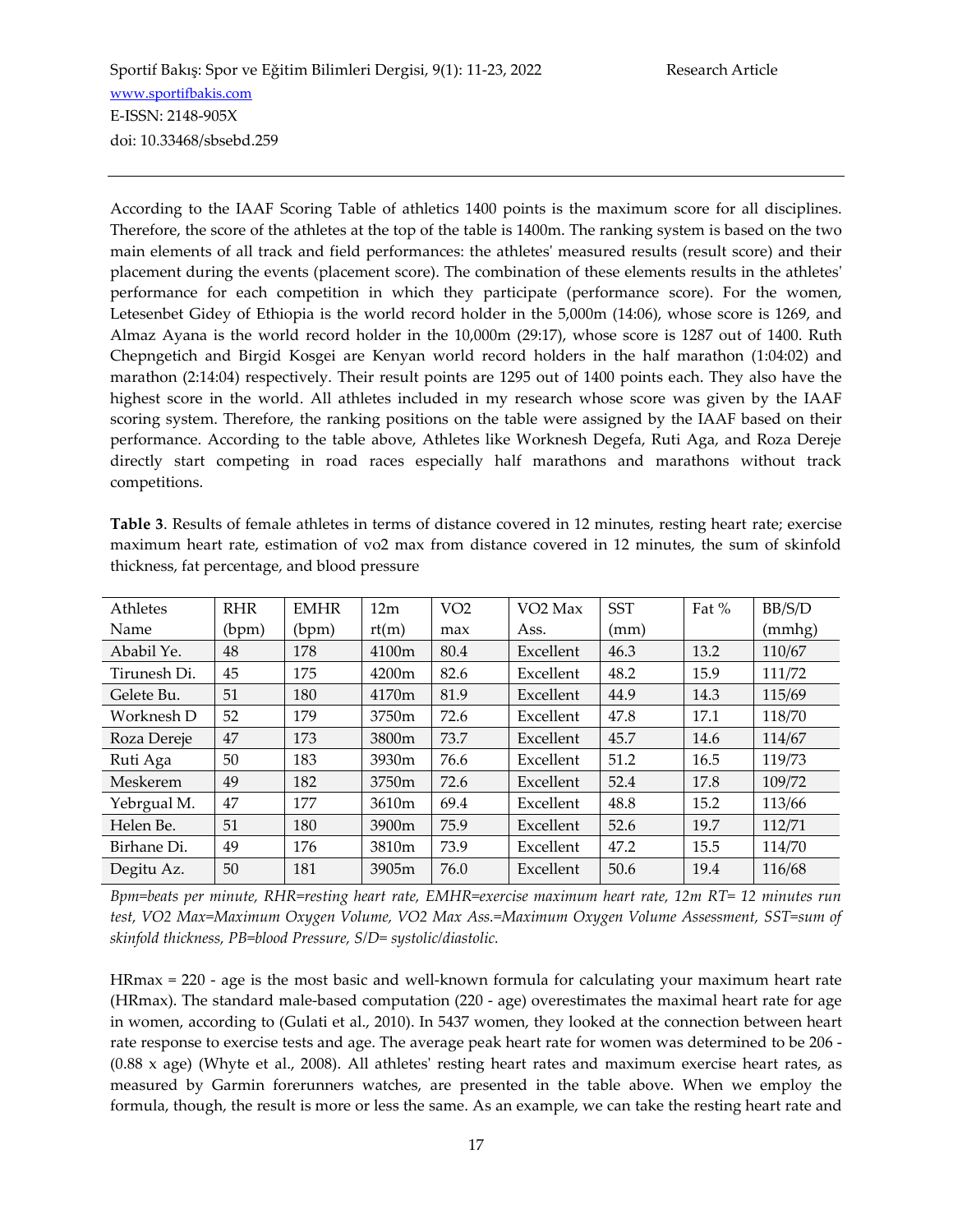loading heart rate of Kenenisa Bekele. He was the world record holder in 5,000m and 10,000m before 2020 and is currently the second-fastest marathoner of all time, only 2 seconds behind the world record holder. Therefore, his training heart rate is 177m. But we calculate with the formula 220-37=183 (Gulati et al., 2010), which is almost the same. Both men and women have very low resting heart rates. Not only their resting heart rate but also their exercise heart rate sometimes gets lower. Since they have great endurance, they can perform well with a maximum heart rate of 150-170bpm. A decrease in heart rate at certain intensity is usually due to improved fitness. The athletes run amazing times in the 12-minute run test, which is why their VO2max results are high and excellent (see Tables 2and 3). According to the fat percentage and skinfold thickness test, Ethiopian athletes have a lean body mass type.

## **4. DISCUSSION AND CONCLUSION**

This study suggests that the top-class elite Ethiopian female athletes' physical and physiological characteristics. We have, first, to underline that we have focused this investigation on internationally elite runners which are, by definition, few (N=11). All physical and physiological parameters are tabulated below in (table 4). Table 4 Physical and physiological characteristics, training profile, Cooper test, VO2 max, resting and maximum heart rate, blood pressure, the sum of skinfold thickness, fat percentage (%), 42k, 21k, and 10-k running time (mean ± SD) of Ethiopian female and male elite runners. The mean values of total skinfold thickness and fat percentage (mean ± SD) for male and female athletes are summarized in the following table.

| Parameters                                    | Female     |         |
|-----------------------------------------------|------------|---------|
|                                               | Mean       | SD.     |
| Age (years)                                   | 28.2       | 4.0     |
| Height (cm)                                   | 162.3      | 5.4     |
| Mass (kg)                                     | 47.3       | 3.6     |
| BMI (kg/m2)                                   | 18.00      | 1.1     |
| Training age (years)                          | 9.8        | 4.8     |
| Weekly distance (km)                          | 186.9      | 2.9     |
| 10k/10,000m (time, min: sec)                  | 31:09      | 0.9     |
| 10k average speed (km/h)                      | 19,213     | 0.5     |
| Half Marathon time (hr: min: sec)             | 66:19      | 0.8     |
| Half Marathon average speed (km/hr)           | 19,191     | 0.3     |
| Marathon time (hr: min: sec)                  | 2:19:26    | 0.02    |
| Marathon average speed (km/h)                 | 18,174     | 0.3     |
| Cooper test/12minutes run test(m)             | 3902.3     | 178.6   |
| Vo2 Max (ml/kg/min)                           | 76.0       | 4.0     |
| Sum of 6 Skinfold thickness (mm)              | 48.7       | 2.5     |
| Fat Percentage(% Body weight)                 | 16,3       | 1.9     |
| Blood pressure test (Systolic/Diastolic)/mmHg | 113.7/69.5 | 3.1/2.2 |
| Resting Heart Rate (bpm)                      | 49.00      | 2.00    |
| Maximum/Exercise Heart Rate(bpm)              | 178.5      | 2.9     |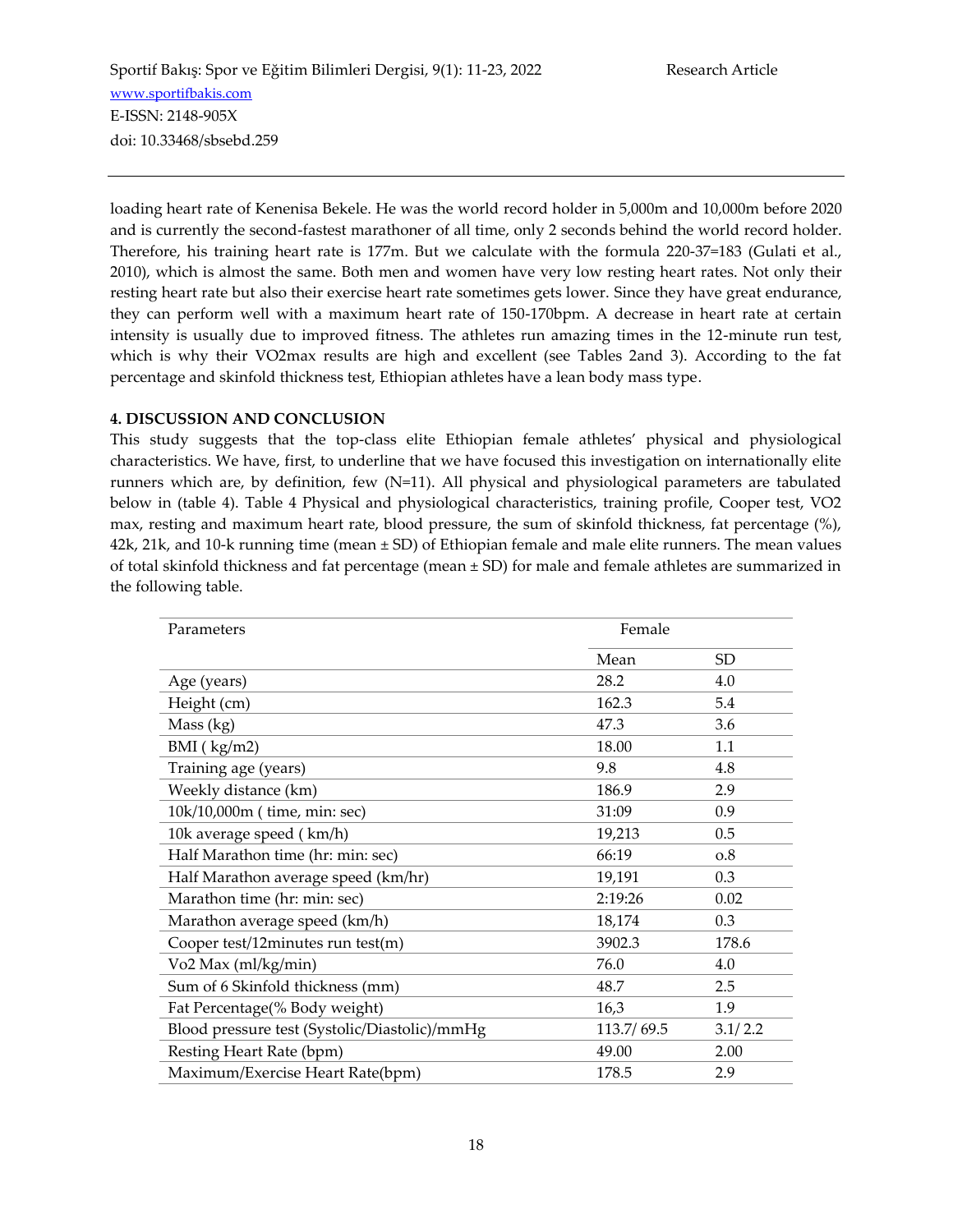Several physical and physiological factors have been proposed to explain the exceptional success of Ethiopian long-distance runners. The physiological factors underlying success in these running disciplines are maximal oxygen uptake (VO2max), running economy (RE), maximal oxygen uptake utilization (%VO2max), and anaerobic threshold speed (vAT) (Billat et al., 1996; David, 2019; Wilber & Pitsiladis , 2012). The VO2max of Ethiopian elite women long-distance runners competing at the international level ranges from72.6 to 81.9 ml/kg/min. It can be concluded that a high VO2max is necessary to compete at the national and international levels in running distances events (Bassett et al., 2000). However, according to (Tucker et al., 2015; Uth, et al., 2004; Vernillo et al., 2013; Weston et al., 2000; Williams, 2007) research works generally have an outstanding running economy that has more positive impacts on East African distance runners. In the 12-minute running test (Cooper test), they cover an incredible distance, ranging from 3750 m to 4200 m for women (Whitfield et al., 2014; Rexhepi et al., 2014). According to my research, high-intensity training, higher VO2 max, training at high altitude (Ozan et al., 2017; Robert et al., 2016), running economy, Cooper test score (David, 2019), low BMI, lower skinfold thickness, lower body fat percentage, and ectomorphic body composition make Ethiopian athletes so good (Cristóbal et al., 2020). This group of athletes is of interest to exercise physiologists because they are altitude dwellers (2000-3400 m) and train and live at higher altitudes for long periods than most athletes in the world. It helps athletes to increase their VO2 max capacity. So training at a low oxygen place vs competing at an abundant oxygen place makes them perform very well (Larsen & Sheel, 2015; Ozan et al., 2017).

According to various studies previously conducted on the success of East African runners, VO2 max did not differ between European and East African endurance runners. East African runners do not have exceptionally high VO2 max or lactate threshold values, but generally have excellent running economy (Noakes, 2002; Whitfield et al., 2014), but in our research, we assumed that Ethiopians would be characterized by uniquely high values of maximal cardiorespiratory capacity (VO2max) (Wilson, 1990), which have a major impact on their performance with running economy. For female athletes, the half marathon ranges from 1:04:31-to 1:06:45, except for one athlete running 1:07 (see Table 2). In the 5,000 m and 10,000m, a lot of Ethiopian female athletes could run under 14:30 and 30 minutes respectively.

Physical factors, as well as maximal aerobic power (VO2max), have been linked to running performance (Larsen & Sheel, 2015; Martin et al., 2013; Robert et al., 2016; Williams, 2007). Dotan et al. (1983) found a moderate connection between BMI and marathon running performance. Lower limb skinfold thickness was likewise linked to running time in long-distance races, according to (Arrese & Ostáriz, 2006). In terms of body composition, Brandon and Boileau (Larsen & Sheel, 2015) claim that having more fat-free mass makes runners more efficient. Wilson et al. (1990) also investigated the link between somatotype and physical performance in running competitions. Smaller, lighter, and slimmer body stature results in superior long-distance running performance (Cristóbal et al., 2020) (see Table 1&2). Although body size has a considerable impact on absolute VO2 max and lung volume, which differ significantly amongst population groups (Terados et al., 1955), however, the findings of this study imply that factors other than body size affect metabolic and/or mechanical efficiency (physical, mitochondrial, enzymes, cellular perfusion, etc.) may have a significant part in the success and supremacy of East African distance runners in general (Larsen & Sheel, 2015; Martin et al., 2013; Robert et al., 2016). Many studies have suggested that such characteristics may play a role in elite eastern and South African long-distance runners' success and dominance (Noakes, 2000; Tucker et al., 2013). Biomechanical aspects in running may help with performance by enhancing the running economy and preventing injury (Scott & Pitsiladis, 2007).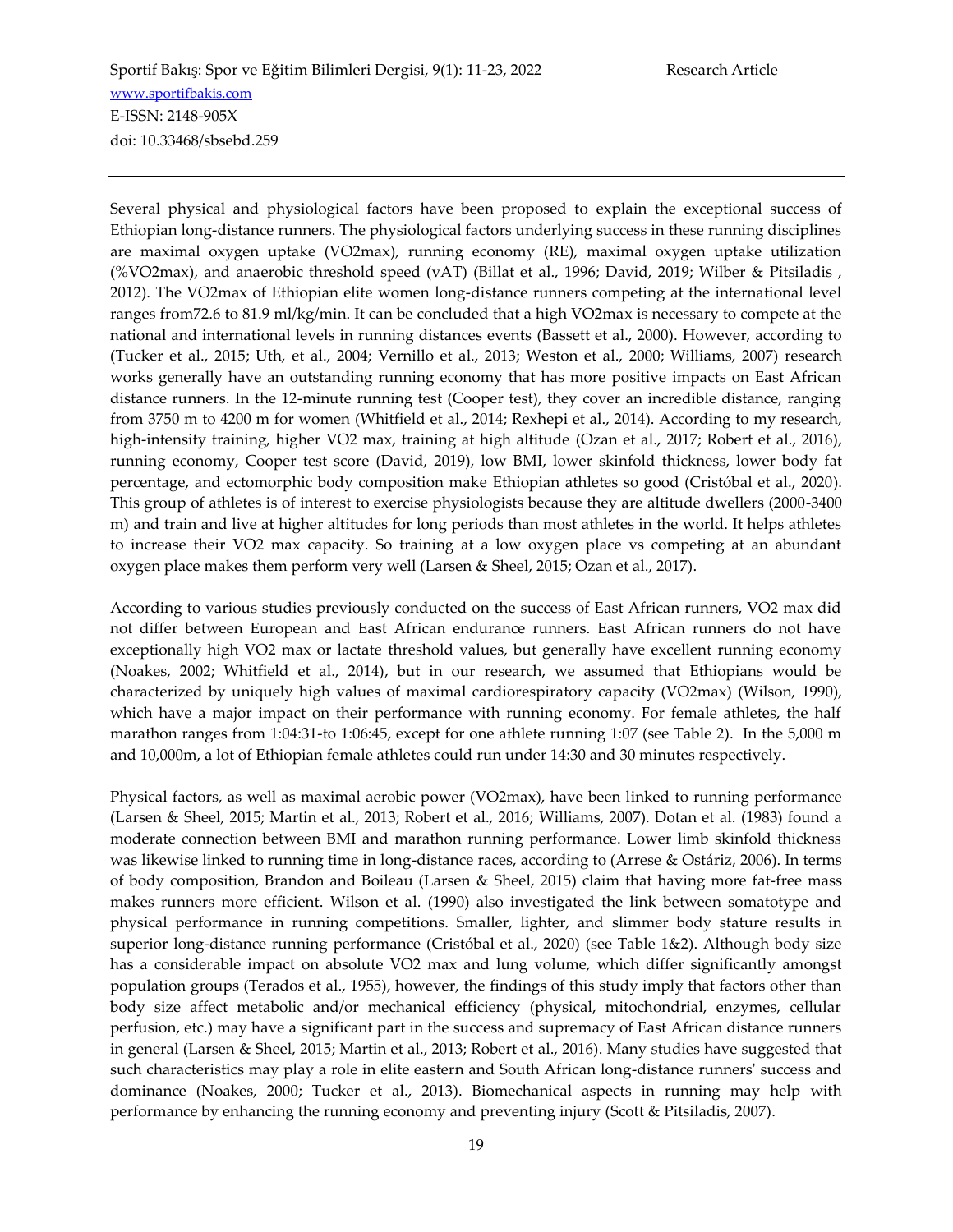According to our study, the dominance of Ethiopian runners in long-distance running, both globally and locally, implies a more dominant influence of Ethiopia-associated genetic and early life phenotypic factors than of later life factors on their performance in long-distance running in general (Wilber & Pitsiladis, 2012). Their average weekly distance (training volume) of  $186.9 \pm 2.9$ km, and workout intensity of slow, moderate, to high. The athletes from Ethiopia who were part of this study are among the high-level and successful athletes in the world according to their label status, rank position, and score in 2021 (see Table 2). According to the WA, 63.63% (7/11) and 36.37 %( 4/11) of the women in the 11 samples have platinum and gold label status, respectively (Table 2). Ethiopian female runners were smaller with lower BMI, skinfold thickness, and body fat percentage. Table 4 reveals that the average age is 28.2 ±4.0 years, with a height of 162.3 ±5.4 cm, a weight of 47.3 ±3.6 kg, a BMI of 18.0 ±1.1, and a training age of 9.8 ±4.8 yrs. As a result of the research, it was discovered that as training age, weekly training volume, and biological age increase, performance improves (Larsen & Sheel, 2015; Wilber & Pitsiladis, 2012). In the study, female Ethiopian runners outperformed runners in 10 km, half marathon, and marathon running events and they run the best times (see Table 2). The Cooper test/ 12-minute run (m) that athletes cover a distance in 12 minutes on 400 m track was significantly extremely high (Rexhepi et al., 2014). It can be seen that Ethiopian female athletes achieved similarly high VO2 max peak values as well as treadmill speeds in the maximal treadmill tests, as would be expected for athletes of this caliber. Furthermore, when looking at the selected and relevant peak values (EMHR and RHR), it is apparent that maximal volitional efforts were achieved in the runners (see Table 3).

#### **Ethical Text**

"In this article, the journal writing rules and publication principles rules were followed. The responsibility belongs to the author (s) for any violations that may arise regarding the article. "The ethics committee at Gazi University gave their approval to the project.

#### **Conflict of Interest**

The author(s) declare no conflict of interest about the article.

#### **REFERENCES**

Alvero-Cruz, J. R., Carnero, E. A., Giráldez García, M. A. et al. (2019). Cooper test provides better halfmarathon performance prediction in recreational runners than laboratory tests. *Front. Physiol., 10*, 1349. doi: 10.3389/fphys.2019.01349

Arrese, A. L., & Ostáriz, E. S. (2006). Skinfold thickness associated with distance running performance in highly trained runners. *J. Sports Sci., 24,* 69-76.

Bassett, D. R., & Howley, E. T. (2000). Limiting factors for maximum oxygen uptake and determinants of endurance performance. *Med. Sci. Sports Exerc*., *32,* 70-84.

Billat, V., Beillot, J., Jan, J., Rochcongar, P., & Carre, F. (1996). Gender effect on the relationship of the time limit at 100% VO2max with other bioenergetic characteristics. *Med. Sci. Sports Exerc.*, *28,* 1049-1055.

Bosch, A. N., Goslin, B. R., Noakes, T. D., et al. (1990). Physiological differences between black and white runners during a treadmill marathon. *European Journal of Applied Physiology, 61*, 68-72.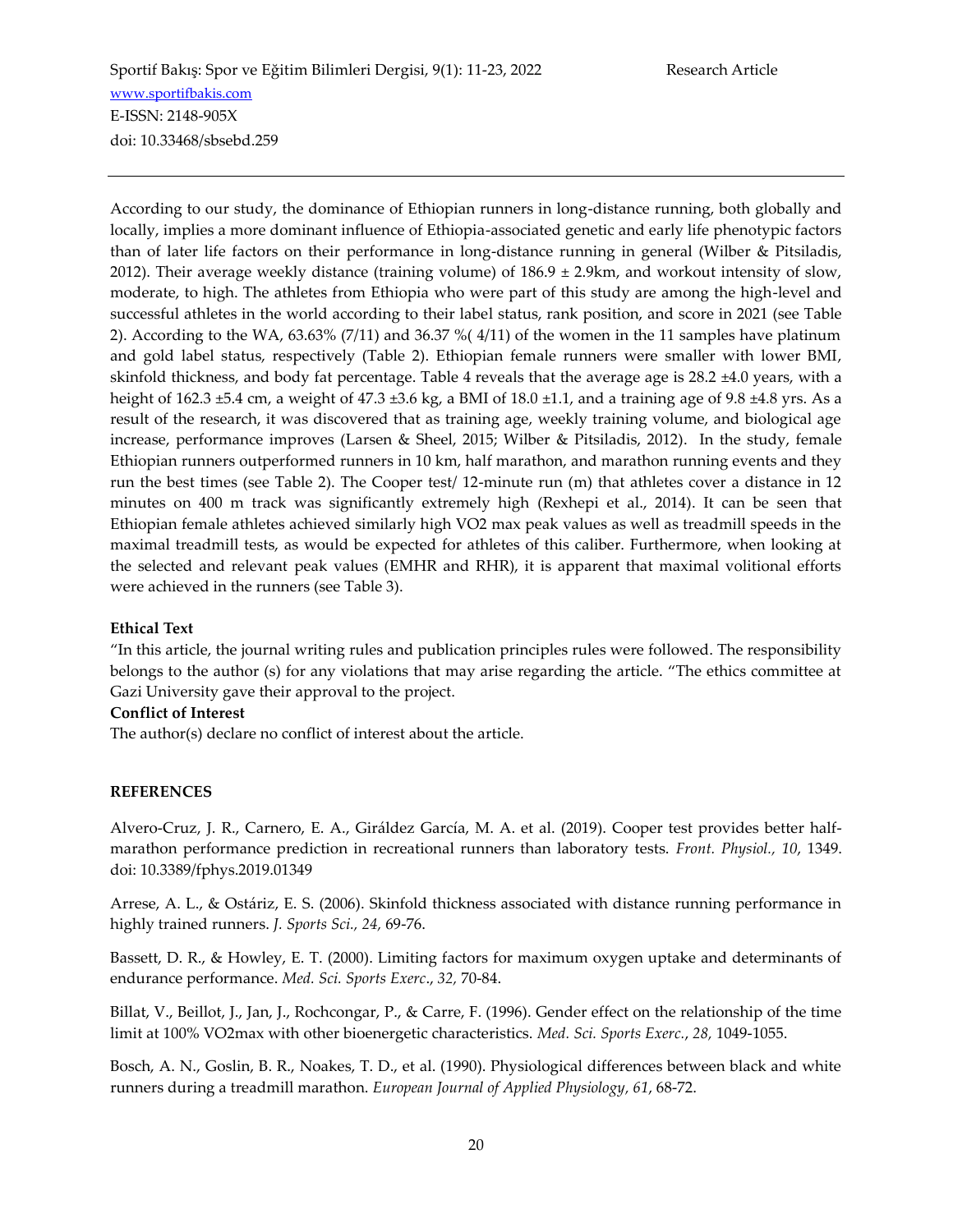Brandon, L. J. & Boileau, R. A. (1987). The contribution of selected variables to middle and long-distance run performance. *J. Sports Med. Phys. Fit., 27,* 157-164.

Bransford, D. R., & Howley, E.T. (1977). Oxygen cost of running in trained and untrained men and women. *Med. Sci. Sports*., *9,* 41-44.

Coetzer, P., Noakes, T. D., Sanders, B., et al. (1993). Superior fatigue resistance of elite black South African distance runners. *Journal of Applied Physiology, 75*, 1822-1827.

Cooper, K. H. (1968). A means of assessing maximum oxygen intake. *JAMA, 203,* 135-138.

Costill, D. L., Fink, W. J., & Pollock, M. L. (1976). Muscle fiber composition and enzyme activities of elite long-distance runners. *Medical Science Sports, 8,* 96-100.

Cristóbal Sánchez, M., José J. M., Oscar, L. Be., & Zabala M. (2020) Anthropometric characteristics, body composition, and somatotype of elite male young runners. Int J Environ Res Public Health, *17*(2), 674. doi: 10.3390/ijerph17020674

Daniels, J. (1974). Physiological characteristics of champion male athletes. *Res Q, 45*, 342-348.

Deason, J., Powers, S. K., Lawyer, J., Ayers, D., & Stuart, M. K. (1991). Physiological correlates to 800 meters running performance. *J. Sports Med. Phys. Fit,. 31,* 499-504.

Dotan, R., Rotstein, R., Dlin, R., Inbar, O., Kofman, H., & Kaplansky, Y. (1983). Relationships of marathon running to physiological, anthropometric, and training indices. *Eur. J. Appl. Phys., 51,* 281-293.

French, J., & Long, M. (2012.) How to improve your VO2 max. *Athletics Weekly, 8,* 52-53.

Gulati, M., Shaw, L. S., Thisted, R. A., Black, H. R. et al. (2010). Heart rate response to exercise stress testing in asymptomatic women: The st. James women take heart project. *Circulation, 122,* 130-137.

Heward, V. (2006*). The physical fitness specialist certification manual*. Dallas TX: The Cooper Institute for Aerobics Research.

Julian, C. G., Wilson, M. J., & Moor, L. G. (2009). Evolutionary adaptation to high altitude: A view from in utero. *American Journal of Human Biology, 21*, 614-622.

Larsen, H. (2003). Kenya's dominance in distance running. *Comparative Biochemistry and Physiology, 136,* 161-170.

Larsen, H. B., Sheel, A. W. (2015). The Kenyan runners. *Scand J Med Sci Sports*, *4,* 110–118.

Legaz-Arrese, A., Munguia-Izquierdo, D., Nuviala, A. N., Serveto-Galindo, O., Urdiales, D. M., & Masia, J. R. (2007). Average VO2max as a function of running performances on different distances. *Sci Sports, 22*(1), 43-49.

Lehto, N. (2016). Effects of age on marathon finishing time among male amateur runners in Stockholm Marathon 1979–2014. *J Sport Health Sci*., *5*(3), 349-354. doi:10.1016/j.jshs.2015.01.008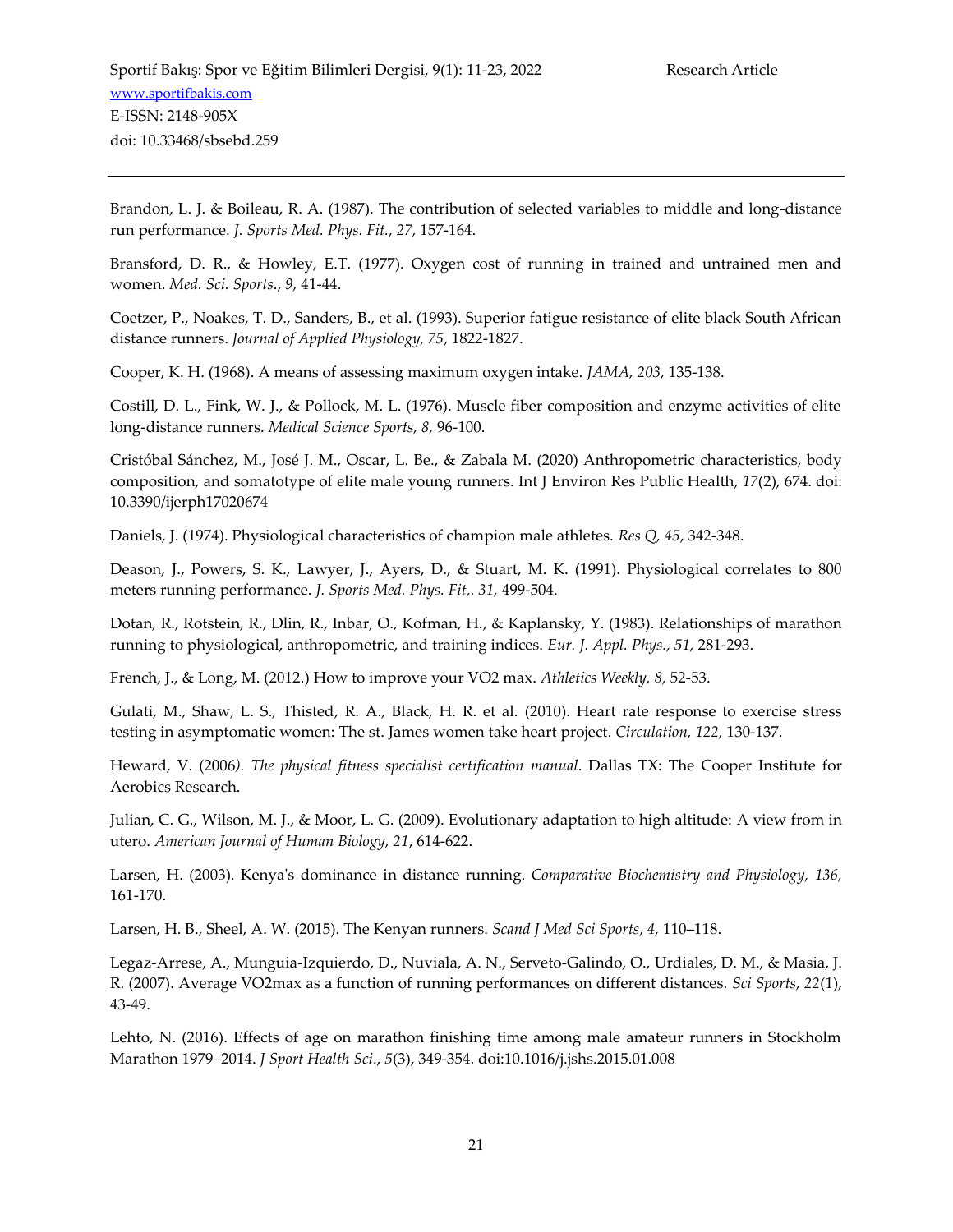Lucia, A., Esteve-Lanao, J., Oliván, J., et al. (2006). Physiological characteristics of the best Eritrean runners-exceptional running economy. *Applied Physiology, Nutrition, and Metabolism, 31,* 530-540.

Maldonado-Martin, S., Mujika, I., & Padilla, S. (2004). Physiological variables to use in the gender comparison in highly trained runners. *J. Sports Med. Phys. Fit*., *44,* 8-14.

Martin, M., Jürimäe, J., Mäestu, J., Purge, P., Kerli, M., & Jürimäe, T. (2013). Anthropometric and physiological determinants of running performance in middle- and long-distance runners. *Kinesiology, 45*(2), 154-162.

Moore, B., Parisotto, R., Sharp, C., Pitsiladis, Y., & Kayser, B. (2006). Erythropoietic indices in elite Kenyan runners training at altitude. Pitsiladis, Y., Bale, J., Sharp, C., & Noakes, T. (Eds.). *East African running.*  London: Routledge.

Noakes, T. D. (2000). Physiological models to understand exercise fatigue and the adaptations that predict or enhance athletic performance. *Scandinavian Journal of Medicine & Science in Sports, 10*, 123-145.

Noakes, T. D. (2002). Interactions among dietary fat, mineral status, and performance of endurance athletes: A case study. *International Journal of Sports Nutrition and Exercise Metabolism*, *12,* 381-382.

Onaywera, V. O., Scott, R. A., Boit, M. K., & Pitsiladis, Y. P. (2016). Demographic characteristics of elite Kenyan endurance runners. *J Sports Sci.*, *24,* 415-422.

Rexhepi, A. M., &Brestovci, B. (2014). Prediction of VO2 max based on age, body mass and resting heart rate. *Human Movement*, 15(1), 56-59.

Robert, F. C., Karlsen, T., Ge, R. L., Stray-Gundersen, J., & Levine, B. D. (2016) Living altitude influences endurance exercise performance change over time at altitude. *J Appl Physiol., 120,* 1151–1158.

Ruiz, J. R., Gómez-Gallego, F., Santiago, C., et al. (2009). Is there an optimum endurance polygenic profile? *Journal of Physiology*, *587,* 1527-1534.

Saltin, B. (2003). The Kenya report. *New Studies in Athletics, 18*, 15- 24.

Saltin, B., Larsen, H., Terados, N., et al. (1955). Aerobic exercise capacity at sea level and altitude in Kenyan boys, junior and senior runners compared with Scandinavian runners. *Scandinavian Journal of Medicine & Science in Sports ,5*, 209-221.

Scott, R. A., & Pitsiladis, Y. P. (2007). Genotypes and distance running: Clues from Africa. Sports *Medicine, 37,* 424-427.

Scott, R. A., Georgiades, E., Wilson, R. H., Goodwin, W. H., Wolde, B., & Pitsiladis, Y. P. (2003). Demographic characteristics of elite Ethiopian endurance runners. *Med Science Sports Exercise, 35,* 1727- 1732.

Scott, R. A., Moran, C., Wilson, R. H., et al. (2005). No association between Angiotensin-Converting Enzyme (ACE) gene variation and endurance athlete status in Kenyans. *Comparative Biochemistry and Physiology Part A: Molecular & Integrative Physiology, 141*, 169- 175.